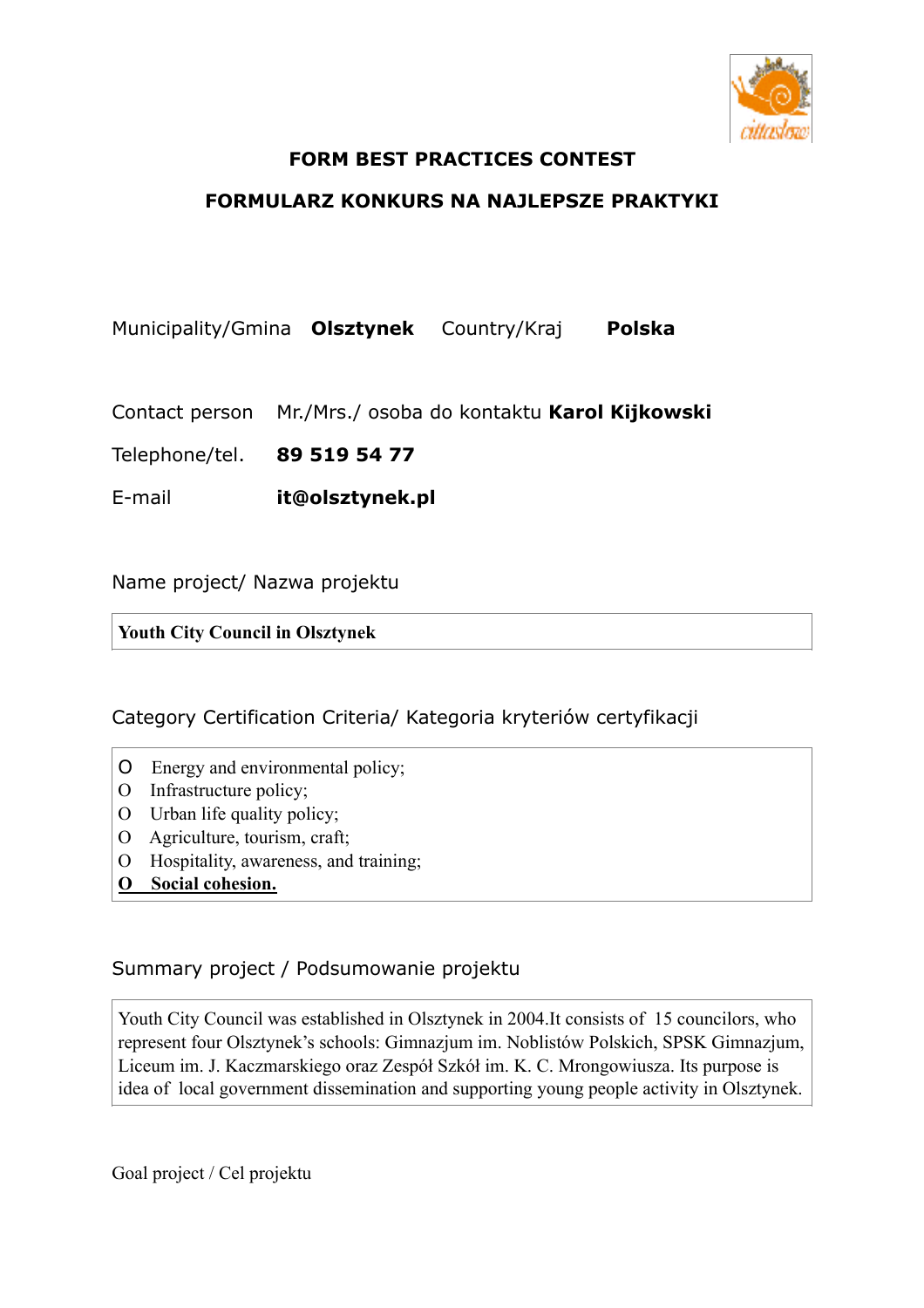

Main tasks of Youth City Council are: giving opinion about projects that have any influence on young generation development, initiating actions concerning young people's life, inspiring and coordinating young people's initiatives, informing and advising, cooperating with Polish and foreign organizations.

Youth City Council action considers three main areas:

- 1) Organizing events:
	- Youth Film Festival in Olsztynek
	- Open Door of City Council
	- Organizing free time activities in local Day Rooms connected with mobile cinema
- 2) Youth Policy social consultation:

-consultations considering Project: "Development of near-castle area to sport, culture and entertainment park."

- debate about development of town lakeside

- social consultation about "Olsztynek New Strategy till 2020"

3) Education of increasing awareness:

 - taking part in nationwide project "Do you love children? Don't burn garbage!" supported by City Council in Olsztynek

- Finalizing project "Reflective vests for kindergarten children" supported by City Council in Olsztynek

## Result project / Rezultat projektu

Results of actions taken by Youth City Council together with City Council have been noticed and awarded in 2012 with "Super Local Government 2012 Award". This title has been given nationwide by Stefan Batory Foundation since 10 years. Laurel was handed on March 1st during solemn gala in Presidential Palace. Polish President Bronisław Komorowski took honorary patronage.

W 2014 r. during gala "Laurel Best of the Best" organized by Marszałek Województwa Warmińsko-Mazurskiego Jacek Protas, Youth City Council together with City Council have been awarded in category of . Social- economical development of the area".

Finance (costs and benefits) / Finansowanie (koszty i zyski)